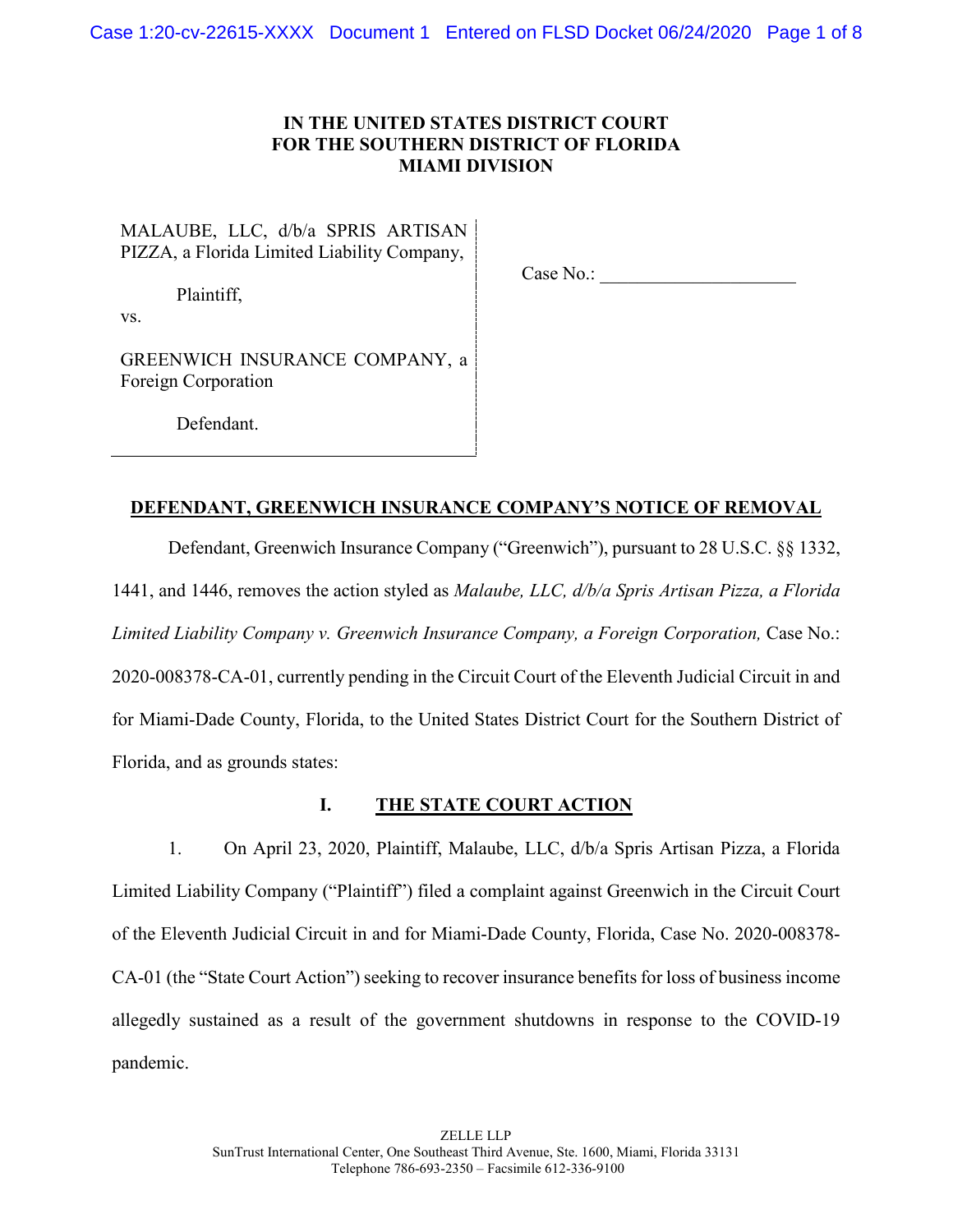2. On June 4, 2020, Greenwich was served with Plaintiff's Complaint.

3. In accordance with 28 U.S.C. § 1446(a), true and correct copies of all process, pleadings and orders filed in the State Court Action are attached hereto as **Composite Exhibit "A"**.

4. At all times material, including at the time the case was filed and at the time of removal, Plaintiff is and has been a Florida corporation with its principal place of business at 5748 Sunset Drive, Miami, Florida 33143. Plaintiff is therefore a citizen of the State of Florida for jurisdictional purposes. *See* Complaint at ¶ 8.

5. Furthermore, the State Court Action concerns real property located at 5748 Sunset Drive, Miami, Florida 33143. *See* Complaint at ¶ 15.

6. At all times material, including at the time the case was filed and at the time of removal, Greenwich is and has been a Delaware corporation with its principal place of business in Connecticut. Greenwich is an authorized property and casualty insurer which issues policies in Florida, FEIN (95-1479095), NAIC (22322). Greenwich is therefore a citizen of Delaware and Connecticut for jurisdictional purposes.

7. The Complaint filed in the State Court Action seeks monetary damages in excess of \$30,000.00. *See* Complaint at ¶ 2.

8. At the time of service of Plaintiff's Complaint, the specific amount in controversy was unknown based on the pleadings as alleged.

## **II. NOTICE OF REMOVAL IS TIMELY FILED**

9. Removal is appropriate upon a showing that there is complete diversity of citizenship and the amount in controversy exceeds \$75,000.00, exclusive of interest, costs and attorney's fees. 28 U.S.C. § 1332.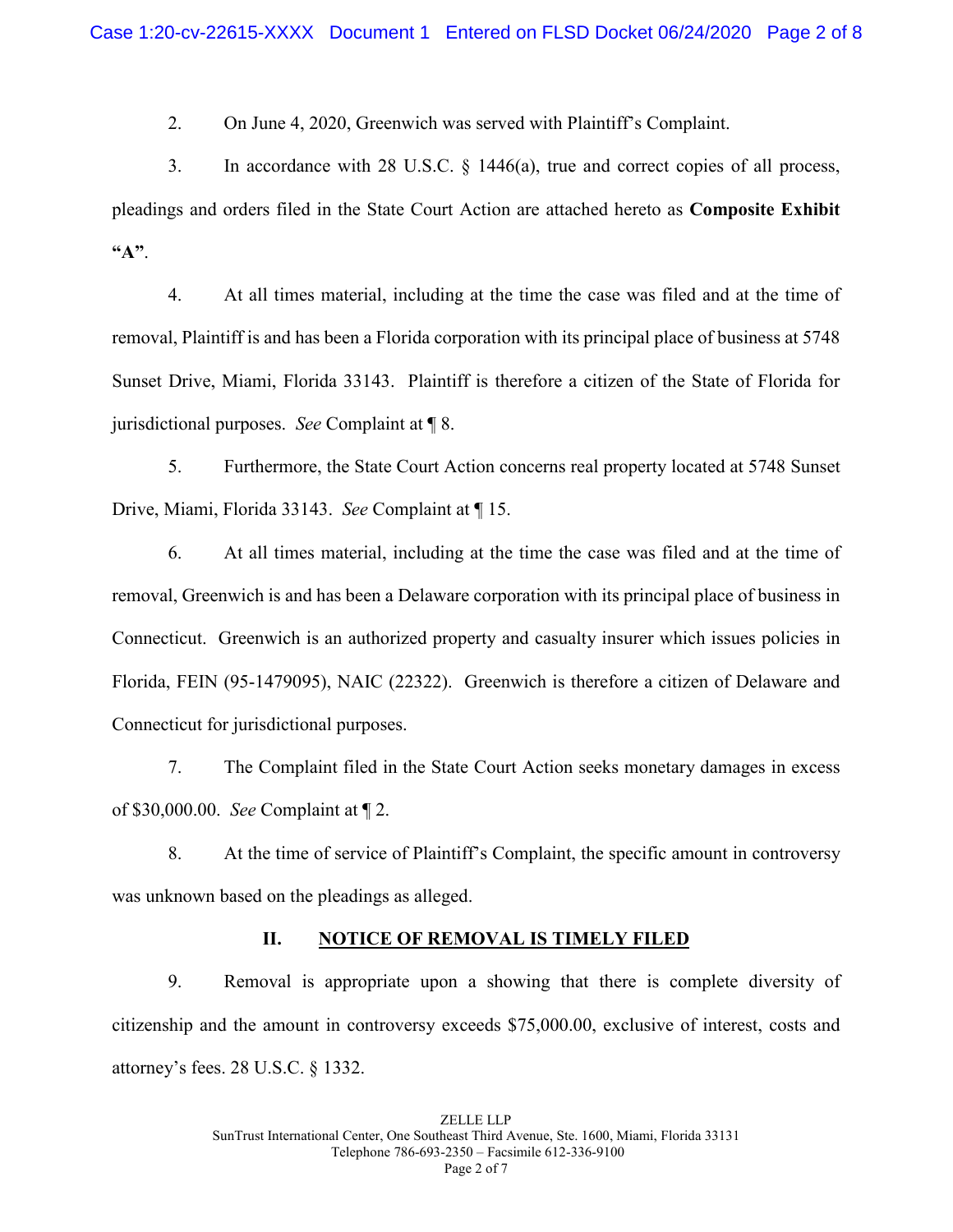10. Where removal is sought on the basis of jurisdiction conferred by 28 U.S.C § 1332, the amount in controversy is the sum identified in the initial pleading, except where the state practice permits recovery of damages in excess of the amount demanded. 28 U.S.C. § 1446  $(c)(2)(A).$ 

11. Where the state practice either does not permit or demand a specific sum or permits recovery of damages in excess of the amount demand in the initial pleading, removal is proper where the Court finds, by a preponderance of the Evidence, that the amount in controversy exceeds \$75,000.00, exclusive of interest and costs. 28 U.S.C. § 1446 (c)(2)(B).

12. The notice of removal shall be filed within 30 days after the defendant received an initial pleading. 28 U.S.C. § 1446 (b).

## **III. REMOVAL IS TIMELY AND PROPER**

13. Greenwich is a citizen of Delaware and Connecticut. Plaintiff is a citizen of Florida. There is complete diversity of citizenship, and there has been at all times from the date the Complaint was filed through the present date. By filing this Notice of Removal, Greenwich consents to removal of this action from state to federal court.

14. A Defendant seeking removal based on diversity jurisdiction must prove by a preponderance of the evidence that the amount in controversy exceeds the \$75,000.00 jurisdictional requirement. *See Baypoint Office Tower, Inc. v. Chubb Custom Ins. Co.*, No.12- 20893-CIV, 2012 WL 2192853, at \*1 (S.D. Fla. June 14, 2012) (citing *Leonard v. Enterprise Rent a Car*, 279 F.3d 967, 972 (11<sup>th</sup> Cir. 2002)).

15. Plaintiff seeks business interruption and extra expense coverage in connection with "The Government Shutdowns that interfered with Spris' access to its business . . . as a result of the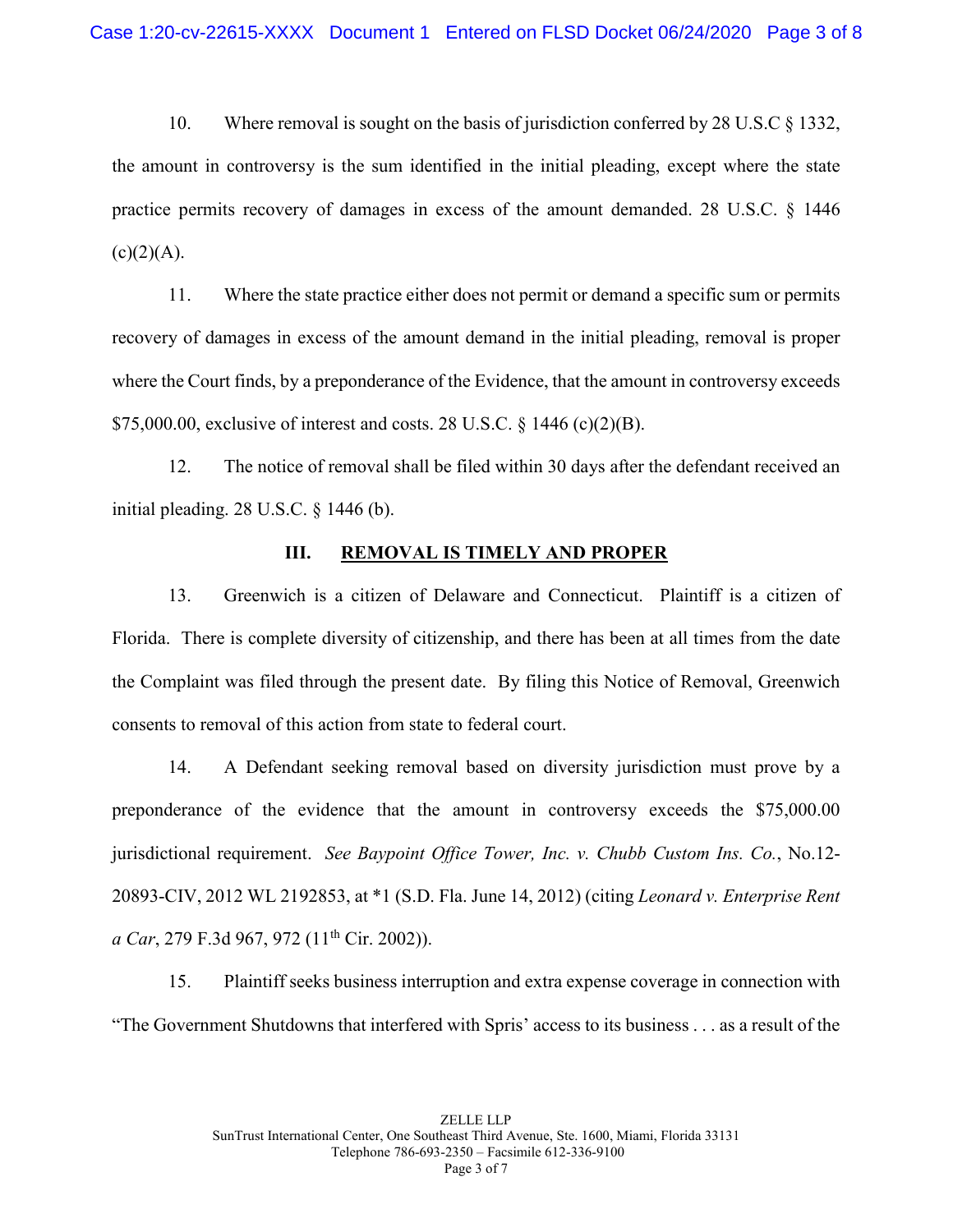COVID-19 pandemic," and cites two government orders issued in March 2020. *See* Complaint at ¶ 18.

16. Specifically, Plaintiff seeks "A declaratory judgment determining that the coverage provided under the Policy will prevent Spris from being left without vital coverage acquired to ensure the survival of its business in circumstances as set forth hereinabove. As a result of the Government Shutdowns, Spris has incurred, and will continue to incur, substantial loss of business income and additional expenses covered under the Policy." *See* Complaint at ¶ 22.

17. While Plaintiff's declaratory action ultimately asks the Court to find coverage under the commercial insurance policy issued by Greenwich, which includes business interruption and extra expense coverage, Plaintiff claims an unspecified amount of damages.

18. Greenwich has undertaken to quantify the potential damages at stake if Plaintiff prevails at trial on the claims it asserts.

19. Greenwich has determined that if the Court were to find a covered loss under the policy (a finding Greenwich will vehemently resist), the amount in controversy will exceed the \$75,000.00 jurisdictional threshold.

20. If Governor Ron DeSantis's March 20, 2020 order (along with local orders issued by Miami-Dade Mayor, Carlos Gimenez) constitute a loss covered by the applicable insurance policy, as Plaintiff alleges, coverage would be provided under the "Civil Authority" provision, which provides for a maximum of three weeks of business interruption coverage.

21. As such, the amount in controversy for the Plaintiff would be three weeks of business interruption coverage under the relevant policies at issue. *See Anderson v. Wilco Life Ins. Co.*, 943 F.3d 917, 925 (11<sup>th</sup> Cir. 2019) ("This Court has held that '[f] or amount in controversy purposes, the value of injunctive or declaratory relief is the "value of the object of the litigation"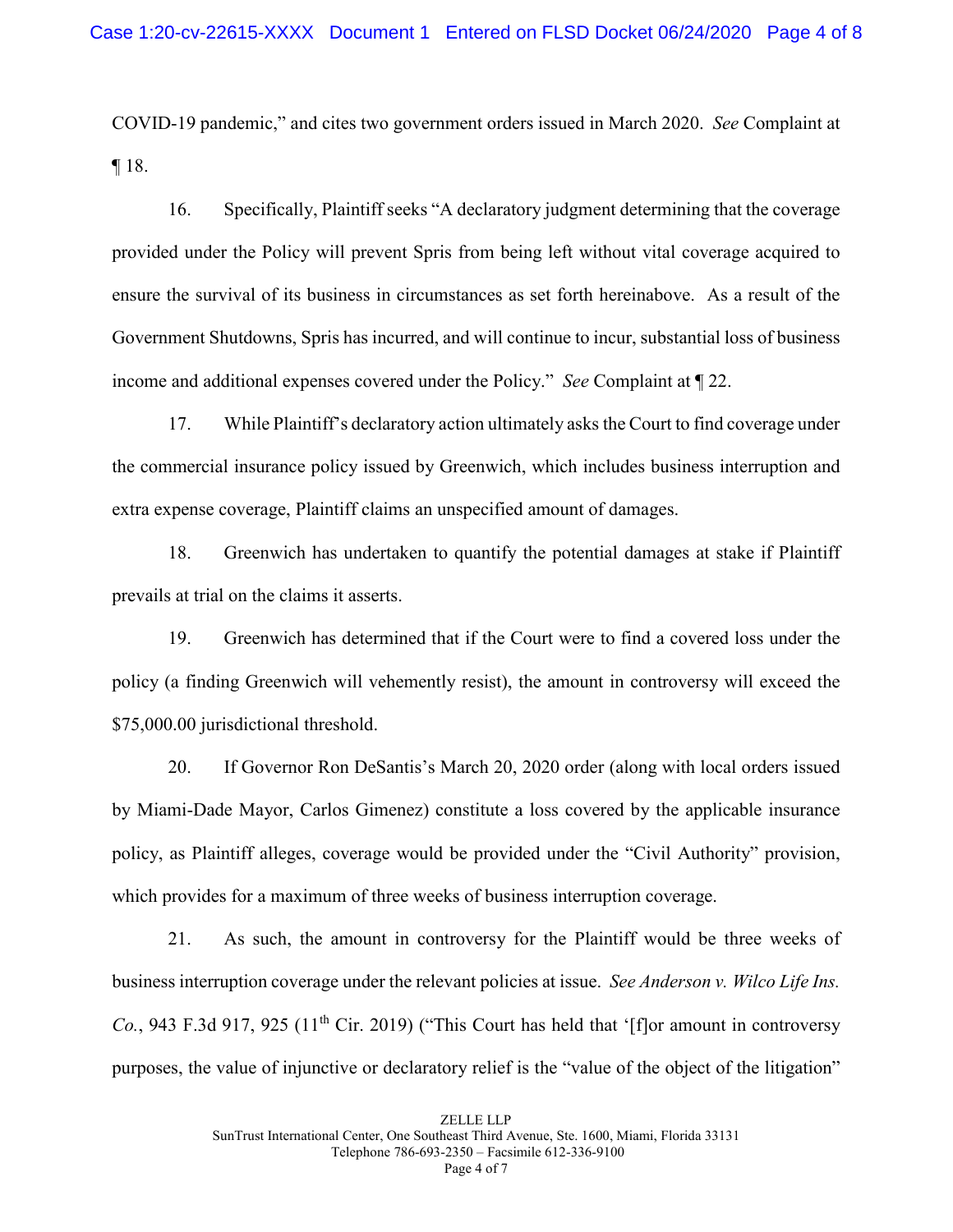measured from the plaintiff's perspective.' Stated another way, 'the value of the requested injunctive relief is the monetary value of the benefit that would flow to the plaintiff if the injunction were granted."" (quoting *Morrison v. Allstate Indem. Co.*, 228 F.3d 1255, 1268 (11<sup>th</sup> Cir. 2000) (internal citations omitted))).

22. Based on Greenwich's calculations and understanding of Plaintiff's allegations, Plaintiff's policy of insurance contains a business interruption policy limit of \$500,000.00 and the civil authority coverage period is limited to three weeks. Here, the value of the relief ultimately requested by Plaintiff—the amount in controversy—is available business income coverage for the applicable policy.

23. The Policy issued to Plaintiff by Greenwich provides coverage for business interruption subject to the \$500,000.00 limit of liability, and for any one month period the limit of liability is capped at  $1/6<sup>th</sup>$  of that amount. Further, the civil authority coverage period is limited to three weeks, or less than one full month. Therefore, the maximum Plaintiff could recover is its losses incurred during a single month, and that sum is further capped at  $1/6<sup>th</sup>$  of the total business interruption limit of liability, or \$83,333.33, which exceeds the amount in controversy.

24. Further, Plaintiff seeks attorney's fees and costs from Greenwich. *See Stern v. First Liberty Ins. Corp.*, 424 F.Supp.3d 1264, 1274 (S.D. Fla. Jan. 24, 2020) ("Attorney's fees only count towards the amount in controversy, for purposes of determining whether federal court has subject matter jurisdiction over action."), further increasing the amount in controversy.

25. Therefore, Greenwich believes the jurisdictional amount-in-controversy requirement is satisfied.

26. This Notice of Removal is filed within 30 days of June 4, 2020, and is therefore timely. 28 U.S.C. § 1446 (c).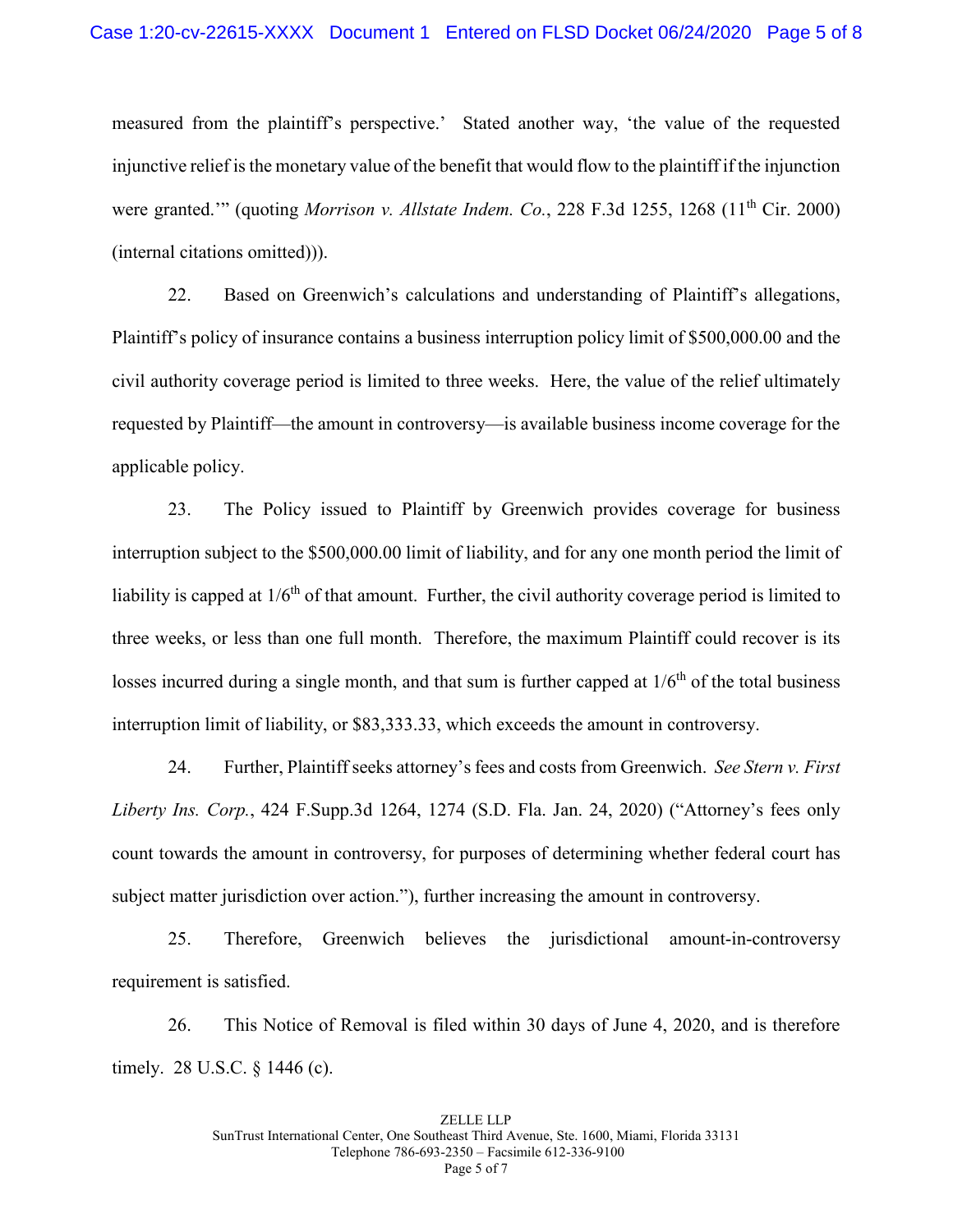27. As the Notice of Removal was filed within 30 days, involved a controversy in excess of \$75,000.00, and there is complete diversity of citizenship of the parties, removal is proper.

28. Pursuant to 28 U.S.C. 28 U.S.C. § 1446 (d), written notice of the removal of this action will be promptly served on the Plaintiff's counsel, and a Notice of Filing Notice of Removal is simultaneously being filed with the Clerk of the Circuit Court in and for Miami-Dade County, Florida.

**WHEREFORE**, Greenwich Insurance Company, respectfully requests that this Court accept removal of the Complaint now pending against it in the Circuit Court of the Eleventh Judicial Circuit in and for Miami-Dade County, Florida, pursuant to the provisions of 28 U.S.C. §§ 1441 and 1446.

Dated: June 24, 2020

Respectfully submitted,

By: */s/ Christine M. Renella* Christine M. Renella (Bar No. 65485) crenella@zelle.com ZELLE LLP SunTrust International Center One Southeast Third Avenue, Ste. 1700 Miami, Florida 33131-4332 Tel: 305-299-9939 *Counsel for Defendant* [Greenwich Insurance Company]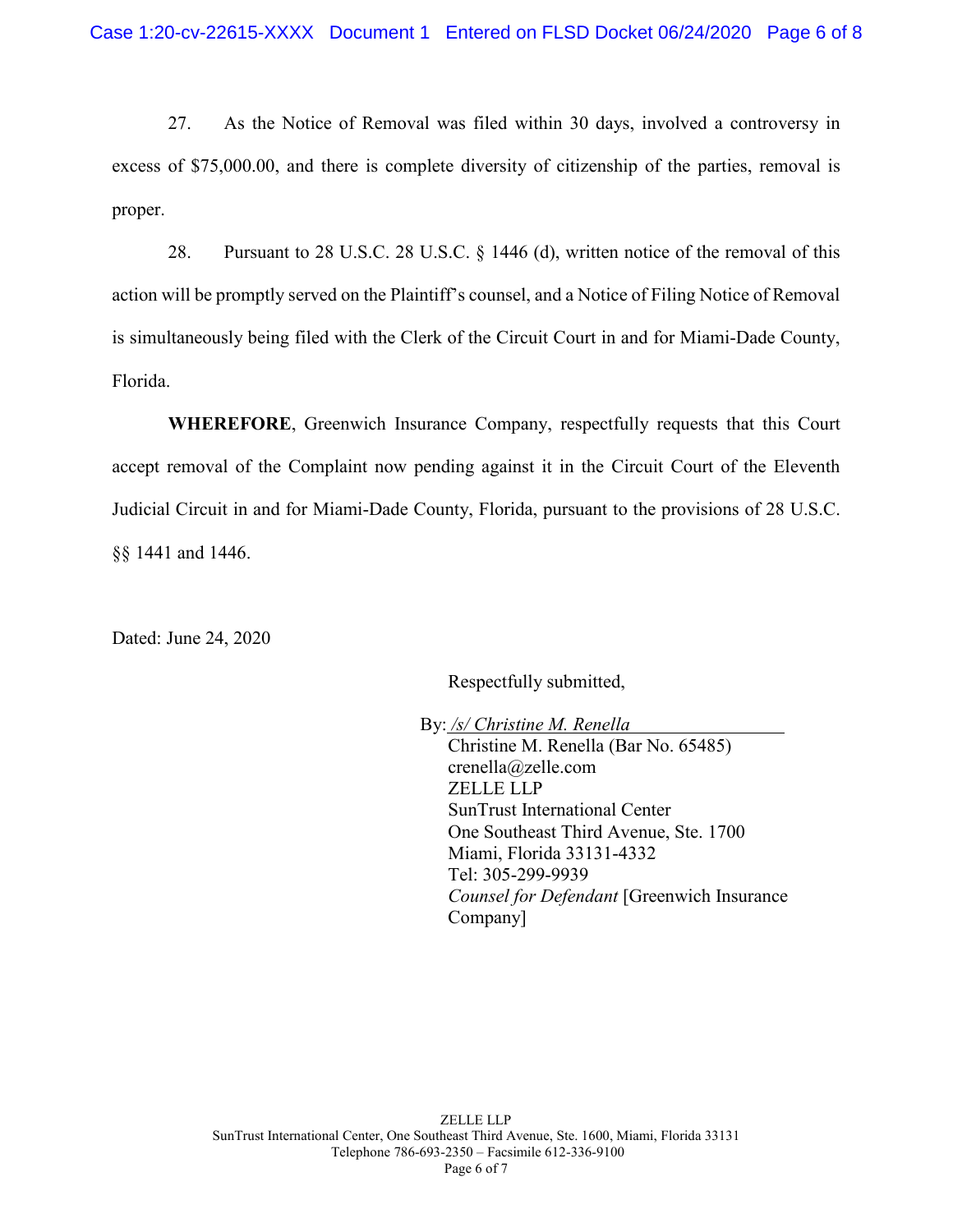# **CERTIFICATE OF SERVICE**

**I HEREBY CERTIFY** that on this  $24<sup>th</sup>$  day of June, 2020, a true and correct copy of the

foregoing, filed through the Electronic Case Filing System, will be sent via first class mail to all

parties on the attached Service List.

By: */s/ Christine M. Renella* **CHRISTINE M. RENELLA**

# **SERVICE LIST**

**Lyle E. Shapiro Krystina T. Endara** [lyle@hslawfl.com](mailto:lyle@hslawfl.com) [Krystina@hslawfl.com](mailto:Krystina@hslawfl.com) **HERSKOWITZ SHAPIRO**

Two Datran Center 9130 S. Dadeland Blvd., Suite 1609 Miami, Florida 33156 Tel: (305) 423-1986 *Attorneys for Plaintiff*

**Jacob K. Auerbach GALLUP AUERBACH** [jauerbach@gallup-law.com](mailto:jauerbach@gallup-law.com) 4000 Hollywood Boulevard Presidential Circle-Suite 265 South Hollywood, Florida 33021 Tel: (954) 894-3035 *Attorney for Plaintiff*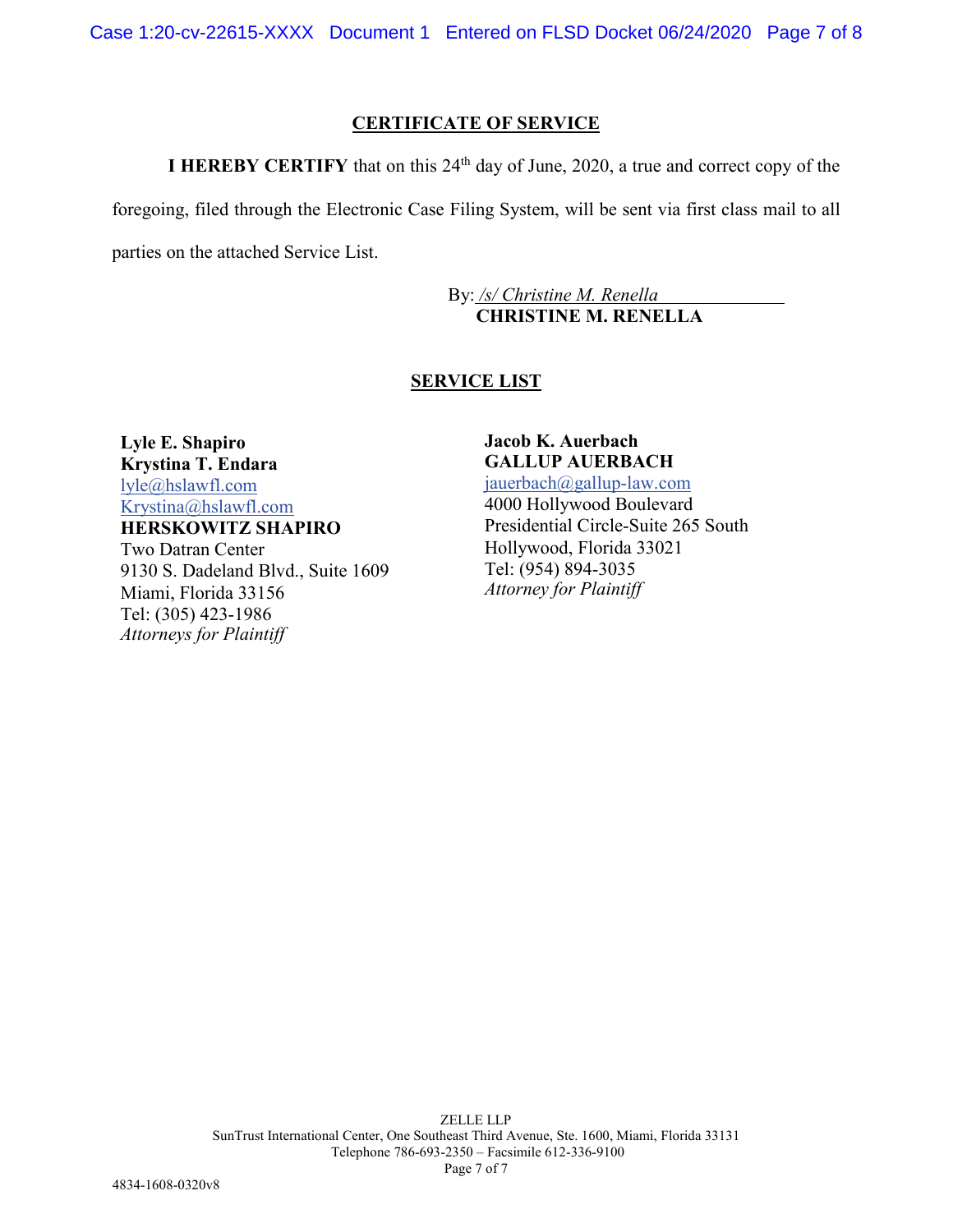Case 1:20-cv-22615-XXXX Document 1-1 Entered on FLSD Docket 06/24/2020 Page 7 of 202 Filing #106250821 E-Filed 04/14/2020 06:27:55 PM

## IN THE CIRCUIT COURT OF THE ELEVENTH JUDICIAL CIRCUIT, IN AND FOR MIAMI-DADE COUNTY, FLORIDA

CASE NO.:

MALAUBE, LLC, d/b/a SPRIS ARTISAN PIZZA, a Florida Limited Liability Company,

Plaintiff,

VS.

**GREENWICH INSURANCE** COMPANY, a Foreign Corporation,

Defendant.

#### **COMPLAINT**

COMES NOW, Plaintiff, Malaube, LLC d/b/a Spris Artisan Pizza ("Spris") and brings this Complaint against Defendant, Greenwich Insurance Company ("Greenwich"), and alleges as follows:

This is a cause of action for Declaratory Judgment pursuant to F.S.  $\S$  86, *et seq.* to  $\mathbf{1}$ . construe and declare the rights, obligations, statues, and privileges of the parties as the named insured and insurer under a commercial lines insurance policy.

Spris is a Florida limited liability company organized under the laws of the State of  $2.$ Florida with its principal place of business in Miami, Florida. The amount in controversy without interest, costs and attorney's fees exceeds \$30,000.

 $3.$ Greenwich is foreign for-profit corporation authorized to and doing business in Miami-Dade County, Florida, by issuing insurance policies to its insured, including the issuance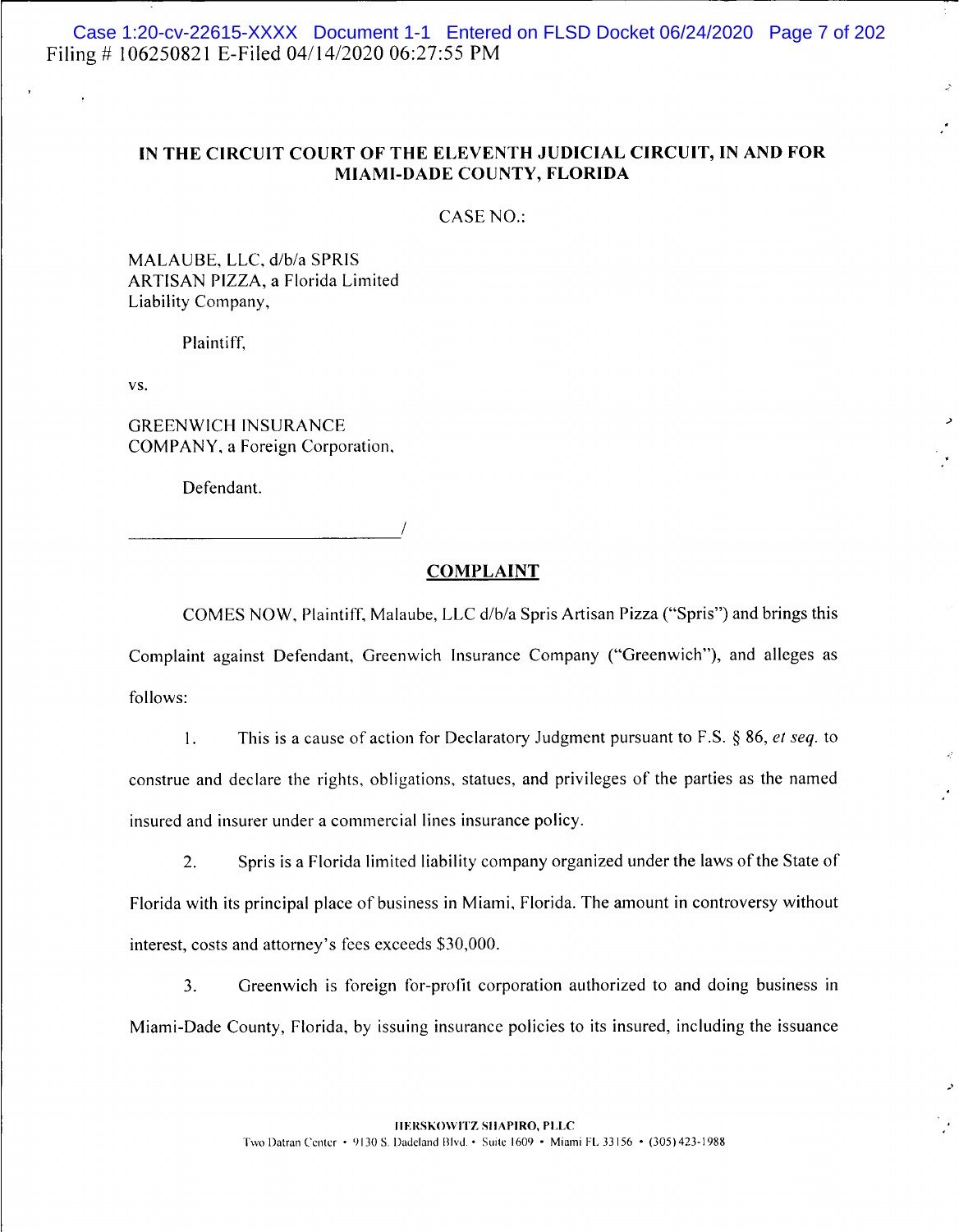of policy number PHK-0950951-02 to Spris for the period of September 25, 2019 through September 25, 2020.

### **JURISDICTION AND VENUE**

 $4.$ This Court has jurisdiction over this case pursuant to F.S. §86.011.

5. Venue is appropriate in this Judicial District pursuant to F.S. §86.011; and is proper in this Judicial Circuit as Spris and Greenwich conducted business in Miami-Dade County, Florida.

6. All conditions precedent to the institution of this action have been met through performance, waiver or otherwise.

#### **FACTUAL BACKGROUND**

7. On or about September 25, 2019, Greenwich entered into a contract of insurance with Spris, whereby Spris agreed to make payments to Greenwich in exchange for Greenwich's promise to indemnify Spris for losses including, but not limited, business income losses at Spris' restaurant, Spris Artisan Restaurant ("Restaurant").

8. The Restaurant serves italian cuisine to the citizens of Miami-Dade County, Florida and its hours of operation are Monday through Thursday 11:00 a.m. to 10:00 pm and Friday and Saturday 11:00 a.m. to 11:00 p.m. The Restaurant is located at 5748 Sunset Drive, Miami, FL 33143. This address is listed as an insured property under the Policy (defined below).

9. The Restaurant is covered under a policy issued by Greenwich with policy number PHK-0950951-02 (hereinafter "Policy"), a copy of which is attached hereto as Exhibit "A".

10. The Policy is currently in full effect, providing business income (and extra expense), and business personal property, and additional coverages between the period of September 25, 2019 through September 25, 2020.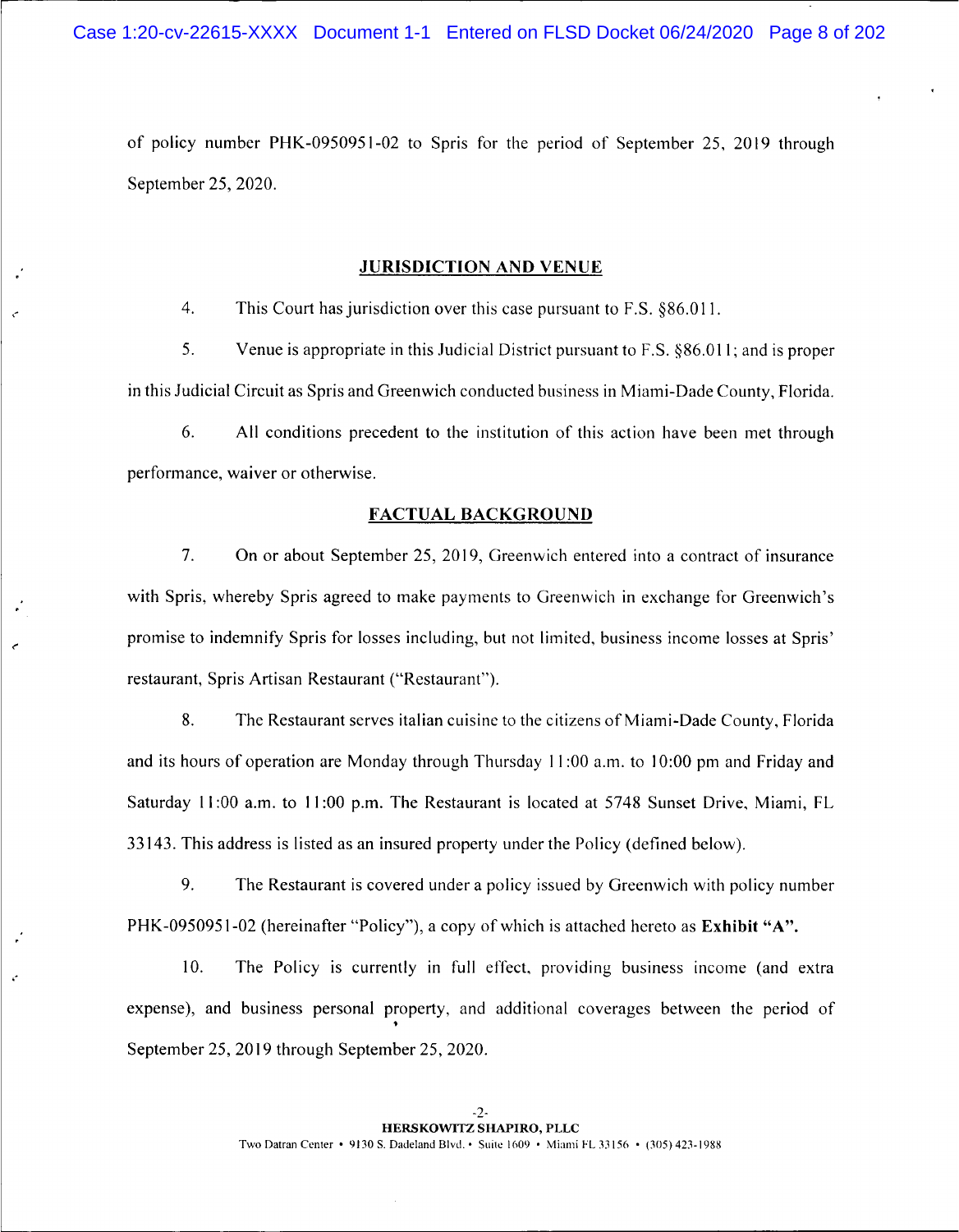Spris faithfully paid policy premiums to Greenwich, specifically to provide  $11.$ additional coverages to ensure some protections in such a case as its business was interrupted.

Under the Policy, insurance is extended to apply to the actual loss of business  $12.$ income sustained due to the necessary suspension of operations.

On March 17, 2020, Miami-Dade Mayor, Carlos Gimenez, signed an order to close  $13.$ all restaurants for dining in and only permitting takeout and delivery.

 $\lambda$ 

 $14.$ On March 20, 2020, the Florida Governor, Ron DeSantis, issued an executive order closing all onsite dining at restaurants (the March 17 and March 20 orders are collectively referred to as the "Government Shutdowns")

The Government Shutdowns by the local and state government resulted in 15. significant business losses for Spris.

16. The Policy provides coverage to Spris for this situation under the Additional Coverages section of the Policy titled "Civil Authority".

The Policy further states that Greenwich will pay for the actual loss of business 17. income Spris sustains and the Extra Expense caused by action of civil authority that prohibits access to the described premises.

The Government Shutdowns that interfered with Spris' access to its business came 18. as a result of the COVID-19 pandemic.

19. The reason for the Government Shutdowns was the public reaction, by individuals, institutions and governments, to address the public health crisis caused by the COVID-19 pandemic.

The Government Shutdowns caused Spris to sustain significant losses and came as 20. a direct result of the Government Shutdowns.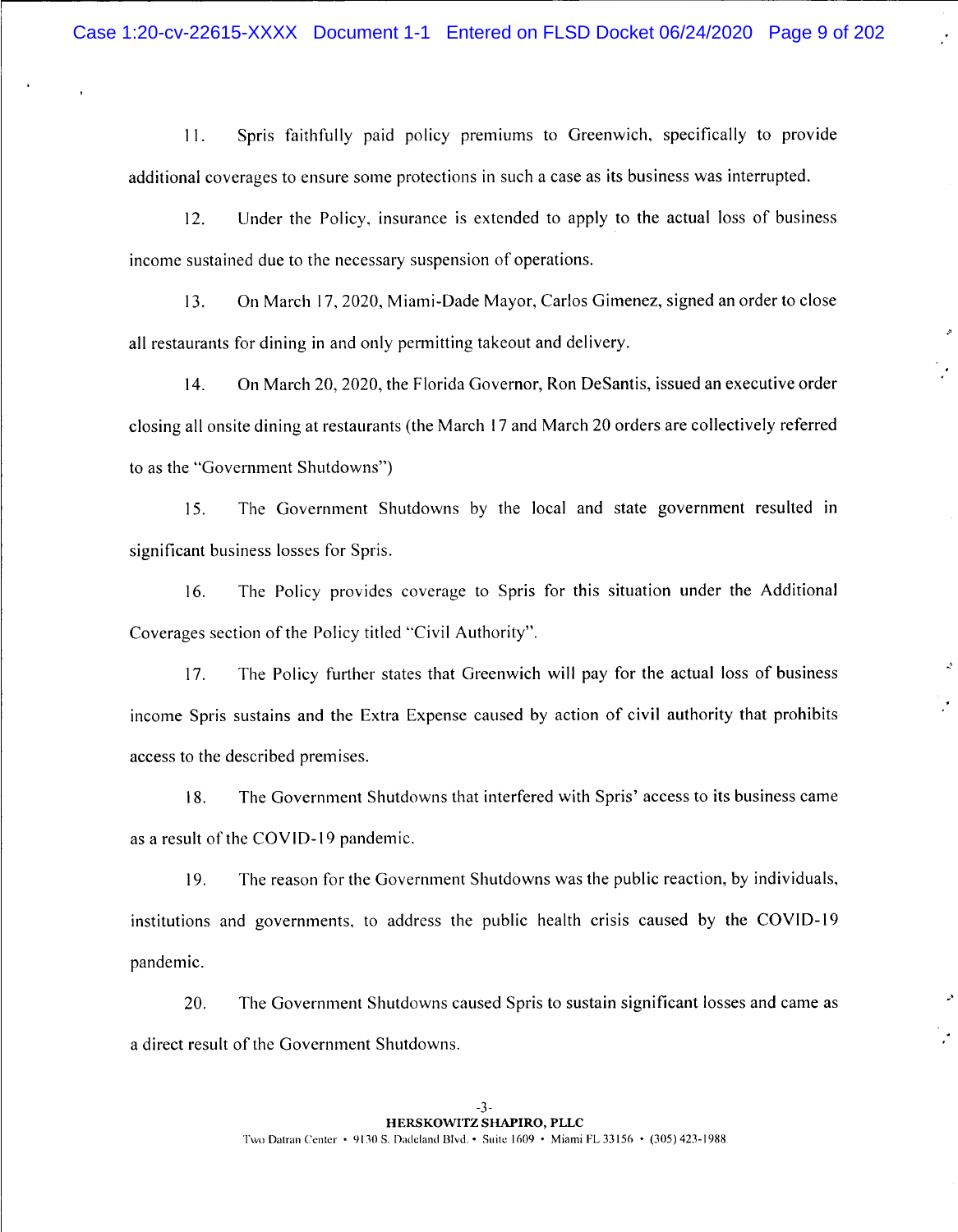21. Greenwhich's decision to deny Spris coverage may force Spris out of business. This coverage is essential to Spris' business survival.

22. A declaratory judgment determining that the coverage provided under the Policy will prevent Spris from being left without vital coverage acquired to ensure the survival of its business in circumstances as set forth hereinabove. As a result of the Government Shutdowns, Spris has incurred, and will continue to incur, substantial loss of business income and additional expenses covered under the Policy.

### **COUNT I - DECLARATORY RELIEF**

23. Spris re-alleges and incorporates by reference into this cause of action each and every allegation set forth in each paragraph of this Complaint.

24. Spris has a bona fide, actual and present need for a declaration and construction of the Policy of insurance, its status, rights, and privileges, and Greenwich's obligation to provide coverage to Spris under the Policy, including the applicable coverage triggered under the Policy.

25. A bona fide, actual, and present dispute exists as to Spris' rights and Greenwich's obligations under the policy and this suit is not just a request for legal advice.

26. Spris has become obligated to retain counsel to represent it in this dispute and Greenwich is required to pay Spris reasonable attorney's fees pursuant to F.S. § 627.428.

WHEREFORE, Spris requests that the Court declare and construe the Policy of insurance and enter its declaratory judgment as follows:

a. declare that the Policy issued by Greenwich to Spris provides coverage for the losses stemming from the Governmental Shutdowns of business operations for business income, extra expense, and all other coverage extension up to the limited of the Policy;